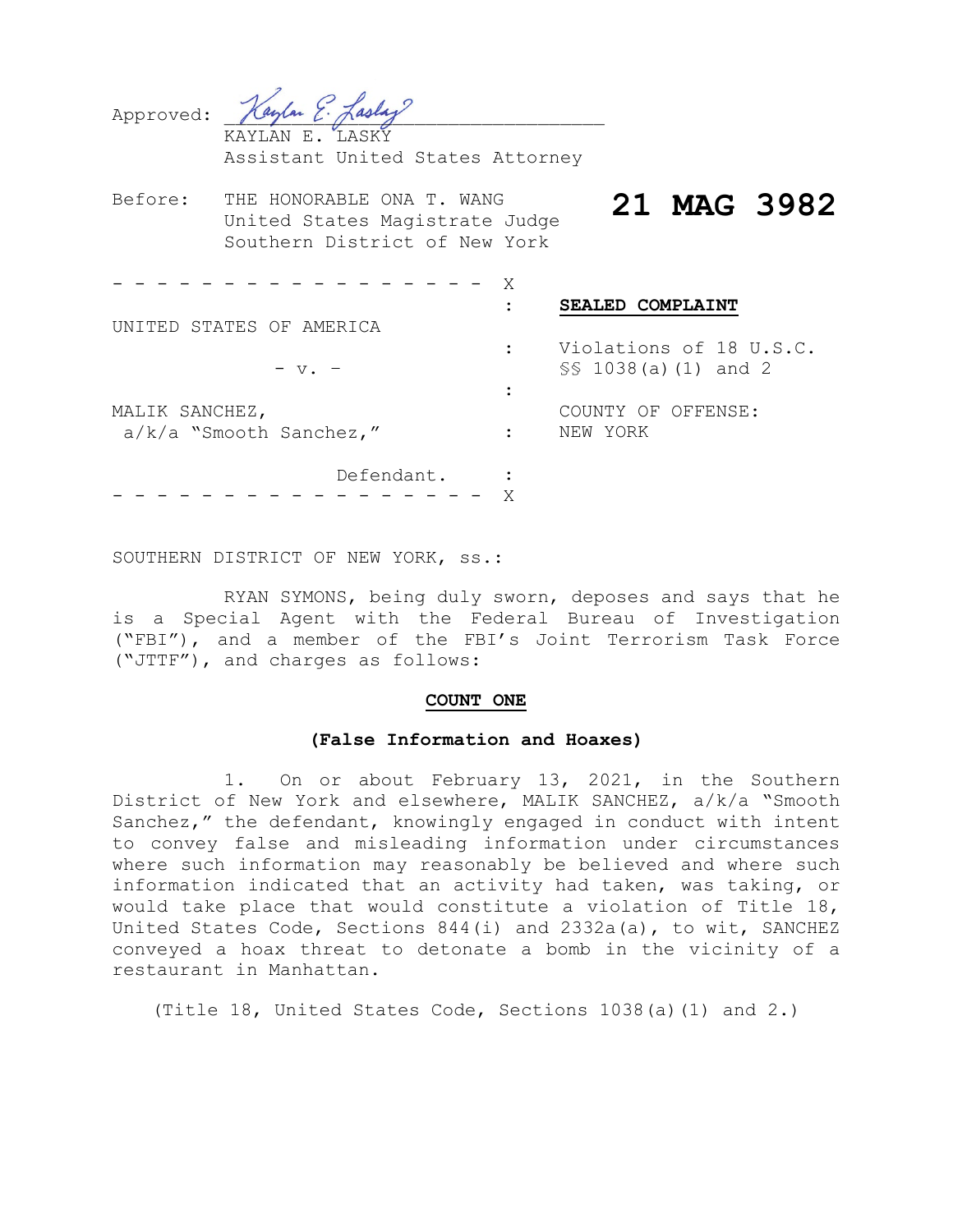The bases for my knowledge and the foregoing charge are, in part, as follows:

2. I am a Special Agent with the FBI and a member of the FBI's New York-based JTTF, and I have been personally involved in the investigation of this matter. This affidavit is based in part upon my conversations with law enforcement agents and other people, and my examination of reports and records. Because this affidavit is being submitted for the limited purpose of establishing probable cause, it does not include all of the facts that I have learned during the course of my investigation. Where the contents of documents and the actions, statements, and conversations of others are reported herein, they are reported in substance and in part, except where otherwise indicated.

## **Background**

3. Based on my participation in this investigation, including my review of videos that MALIK SANCHEZ, a/k/a "Smooth Sanchez," the defendant, has posted on social media and other internet sites, I have learned, among other things, that SANCHEZ self-identifies as an "Incel."

4. Based on my participation in this investigation, including my review of "Incel" message boards and websites and publicly available news articles, and my conversations with other law enforcement officers, I have learned, among other things, that the terms "Incel" and "Involuntary Celibate" refer to members of a group founded on the belief that society unjustly denies them sexual or romantic attention, to which they believe they are entitled. The Incel community is primarily an online community composed of individuals  $-$  most of whom are men  $-$  who blame political or social movements, such as feminism, for empowering others to deny them romantic or sexual attention. Through online activity and in some instances violence, Incels primarily target those who they believe are unjustly denying them sexual or romantic attention, which in most cases are women. Incels have conducted at least five lethal attacks in the United States and Canada since 2014, resulting in 28 deaths. For example, in May 2014, Elliot Rodger, whom Incels generally regard as the group's founder, attacked a sorority house and pedestrians in Santa Barbara, California, with a knife, firearms, and a vehicle, killing six and injuring 14 victims. Prior to the attack, Rodger posted an online video titled "Elliot Rodger's Retribution," and shared a written manifesto describing his grievance towards women and detailing a plan for their mass imprisonment and murder.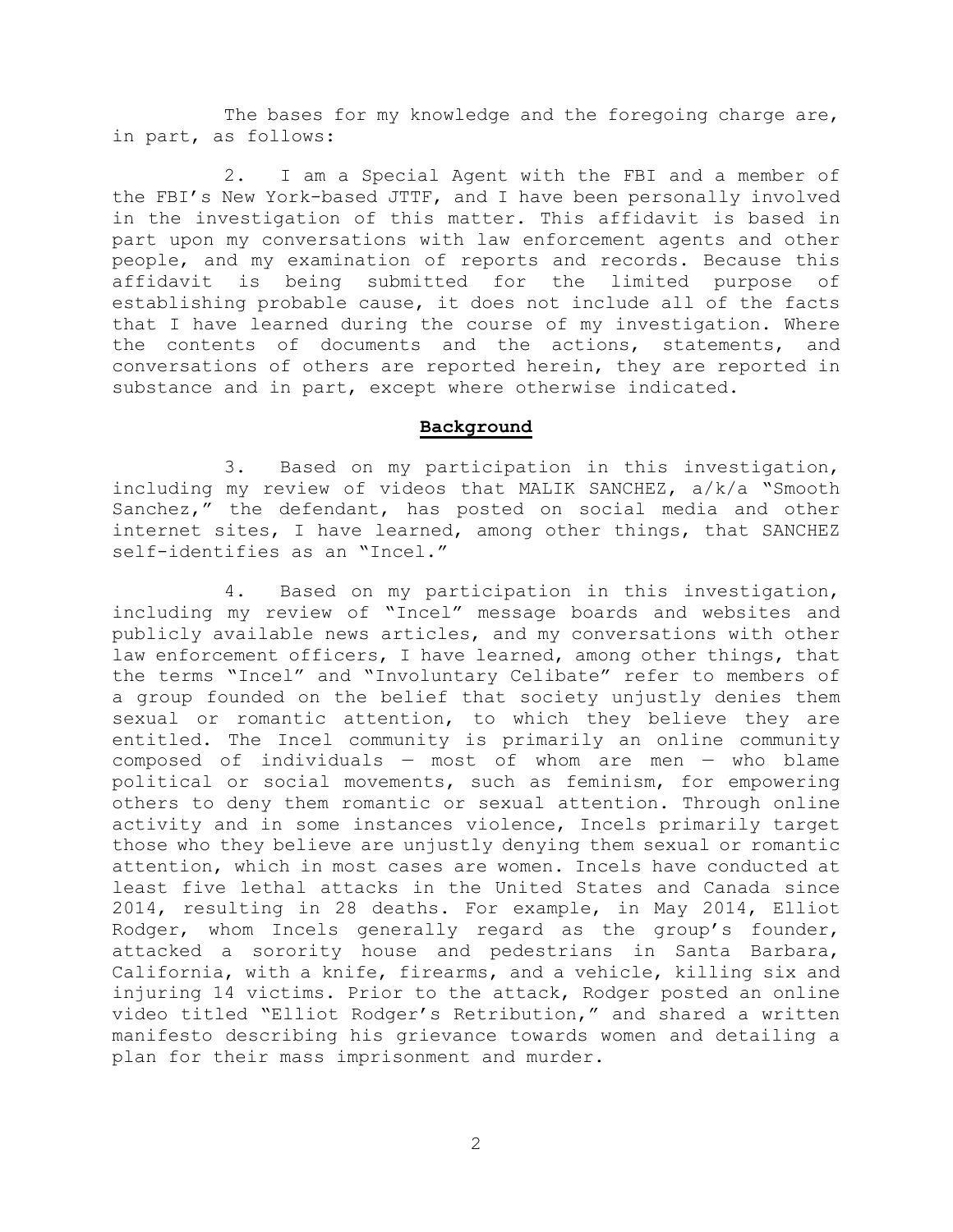5. Based on my participation in this investigation, including my review of publicly available information, publicly accessed internet posts, materials obtained pursuant to grand jury subpoenas from internet and social media providers, law enforcement reports and records, and my conversations with law enforcement officers and others, as well as my training and experience, I have learned, among other things, that:

a. MALIK SANCHEZ, a/k/a "Smooth Sanchez," the defendant, has posted multiple videos to social media accounts depicting SANCHEZ walking in public areas of Manhattan and harassing and, in at least one instance, harming individuals that SANCHEZ encounters. Many of these videos appear to have been livestreamed — i.e., SANCHEZ simultaneously recorded and broadcasted the videos online in real-time — and show SANCHEZ expressing support for Incel ideology.

b. For example, on or about February 7, 2021, SANCHEZ posted publicly on his Instagram account ("SANCHEZ Instagram Account-1"1) a video ("Video-1") that was filmed in lower Manhattan. The caption on Video-1 includes "INCEL ARMY RISE UP." Video-1 depicts, among other things, an interaction between SANCHEZ and two women walking down the street, during which SANCHEZ<sup>2</sup> states, in substance and in part, "You think I could get

<sup>1</sup> Based on my review of publicly visible content on SANCHEZ Instagram Account-1, documents from Instagram, and New York City Police Department ("NYPD") reports, the profile photo for the account depicts SANCHEZ; the account username includes SANCHEZ's alias, "Smooth Sanchez"; and the subscriber phone number associated with the account, which ends in 7799 (the "SANCHEZ Phone Number"), is the cellphone number that SANCHEZ provided to NYPD officers following his arrest on or about March 20, 2021, described below.

<sup>2</sup> SANCHEZ does not appear on screen during Video-1. Based on my participation in this investigation, including my review of other videos posted on SANCHEZ's social media accounts in which SANCHEZ does appear on screen, I believe that the male voice on Video-1 is SANCHEZ's.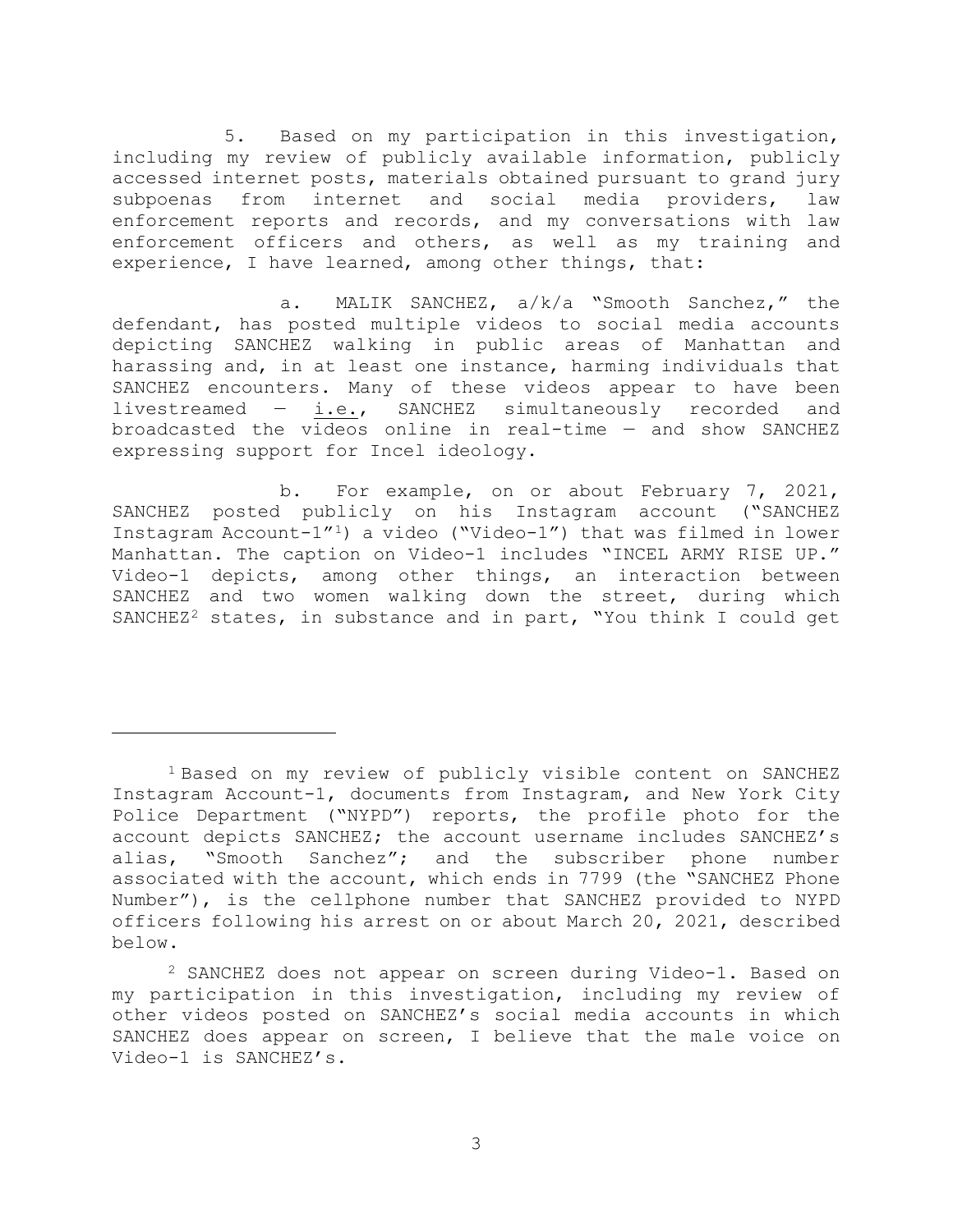that number? Fuck you two. Go make a TikTok video and chase Chad."<sup>3</sup> Based on my training and experience, I am aware that "Chad" is a term commonly used by Incels to refer to an archetypal white male who is very successful at gaining sexual and romantic attention from women. Video-1 subsequently depicts SANCHEZ yelling to the two women and other individuals, in substance and in part, "Fuck you on behalf of the Incels. Fuck you. I'm a virgin for life," as well as the following:

Fuck you, you bitch. It's 'cause of you, it's 'cause of you that I'm a virgin - I have Incel rage. You know what? Elliot Rodgers was good. Elliot Rodgers was a good guy. I swear to God. Elliot Rodgers was a good guy. I swear to God that he should have blown their brains out a long time ago. I swear to fucking God. They deserved to be run over and hit by a truck. They deserved to be slaughtered. Slaughtered and hit by a fuckin' truck. Fuck these fuckin' bitches, man. Fuck.

c. As another example, on or about March 20, 2021, SANCHEZ posted publicly on one of his YouTube accounts ("SANCHEZ YouTube Account-1"4) a video ("Video-2") that was filmed in lower Manhattan. Video-2 depicts, among other things, SANCHEZ<sup>5</sup> walking up to an outdoor seating area on the street, in which two

<sup>3</sup> Descriptions and quotations of videos set forth herein are based on review of those videos and are subject to revision upon the preparation of transcriptions.

<sup>4</sup> Based on my review of publicly visible content on SANCHEZ YouTube Account-1, documents from YouTube and other service providers, and NYPD reports, the profile photo for SANCHEZ YouTube Account-1 depicts SANCHEZ; the display name for SANCHEZ YouTube Account-1 is SANCHEZ's alias, "Smooth Sanchez"; the banner on top of the account's page lists SANCHEZ Instagram Account-1; the subscriber email address for the account includes SANCHEZ's first name ("Email Address-1"); and the subscriber recovery SMS phone number for Email Address-1 is the SANCHEZ Phone Number.

<sup>5</sup> SANCHEZ appears on screen in Video-2 prior to the portion of Video-2 described herein. Based on my participation in this investigation, including my review of the entirety of Video-2, as well as my review of other videos posted on SANCHEZ's social media accounts, I believe that the male voice on Video-2 in the footage described above is SANCHEZ's.

4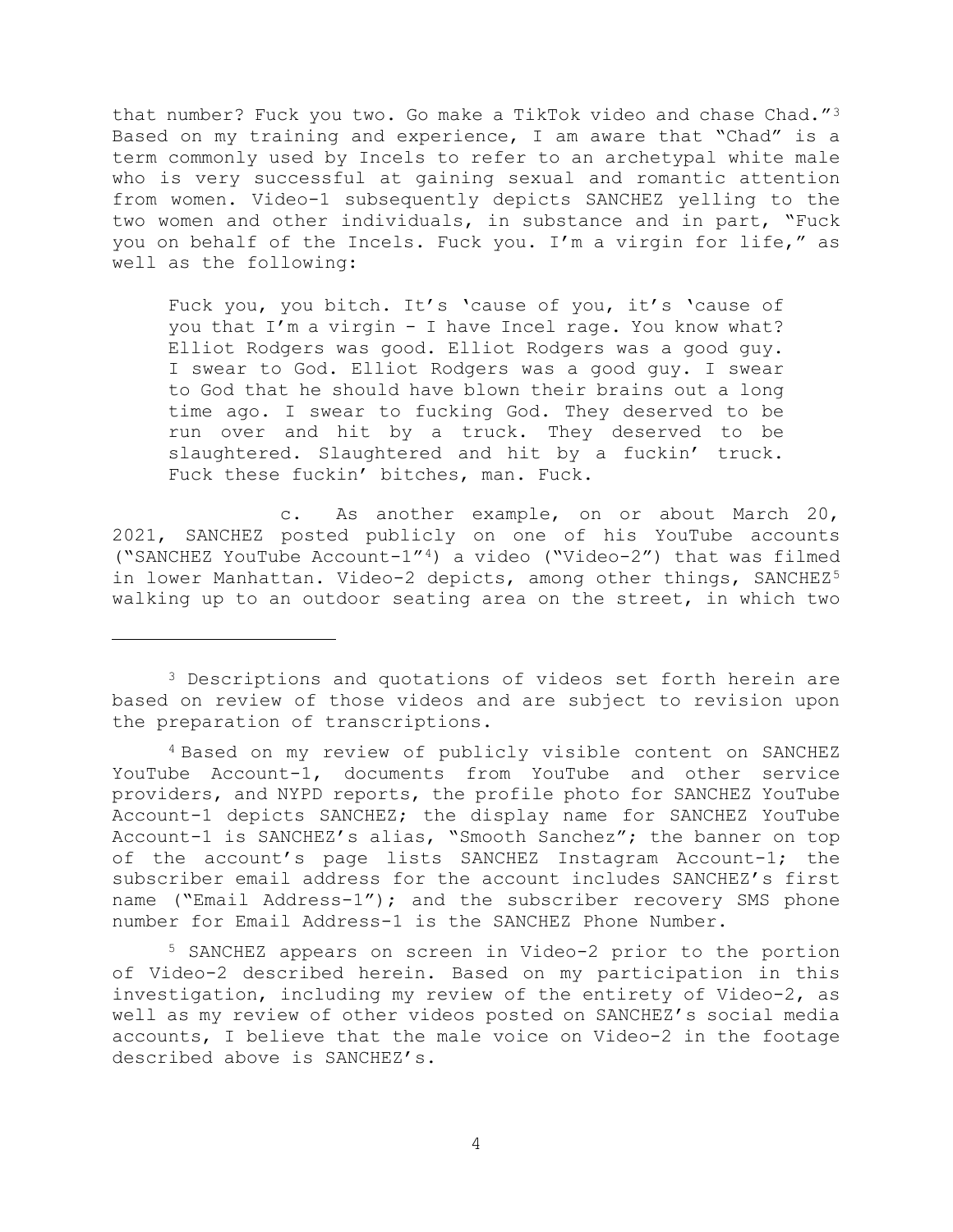pairs of women are sitting, and asking, in substance and in part, if the women "like rap music." SANCHEZ then turns to approximately four individuals behind SANCHEZ on a stoop, while at certain points mimicking pointing a gun with his fingers on one hand, and states, in substance and in part, "Elliot fucking Rodgers, baby. I pull out the Glocks, baby. I, I, I do it all day. I really pull out the Glocks and  $I - I$  bust that shit. I bust that shit. I fucking bust that shit for Elliot Rodgers all fucking day," and "Incels' finest. Incel army leader, for the king, Elliot Rodgers." Immediately afterward, SANCHEZ walks into the outdoor seating area and says to two of the women seated there, in substance and in part, "You need to know Elliot Rodgers, baby. You need to know Elliot Rodgers, baby." The video shows multiple individuals attempt to get SANCHEZ to stop. One such male individual ("Victim-1") then walks away and into a store; SANCHEZ follows Victim-1 and sprays pepper-spray in Victim-1's face. SANCHEZ was arrested shortly thereafter by the NYPD and was subsequently charged with assault, harassment, and possession of a weapon; SANCHEZ was thereafter released on bail.

## **The Bomb Threat Hoax**

6. Based on my participation in this investigation, including my review of publicly available information, publicly accessed internet posts, materials obtained pursuant to grand jury subpoenas from internet and social media providers, and law enforcement reports and records, and my conversations with witnesses, law enforcement officers, and others, as well as my training and experience, I have learned, among other things, that:

a. On or about February 13, 2021, MALIK SANCHEZ, a/k/a "Smooth Sanchez," the defendant, posted publicly a video ("Video-3") on SANCHEZ YouTube Account-1 that was filmed outside a restaurant located in the Flatiron neighborhood of Manhattan. Video-3 depicts, among other things, the following:

5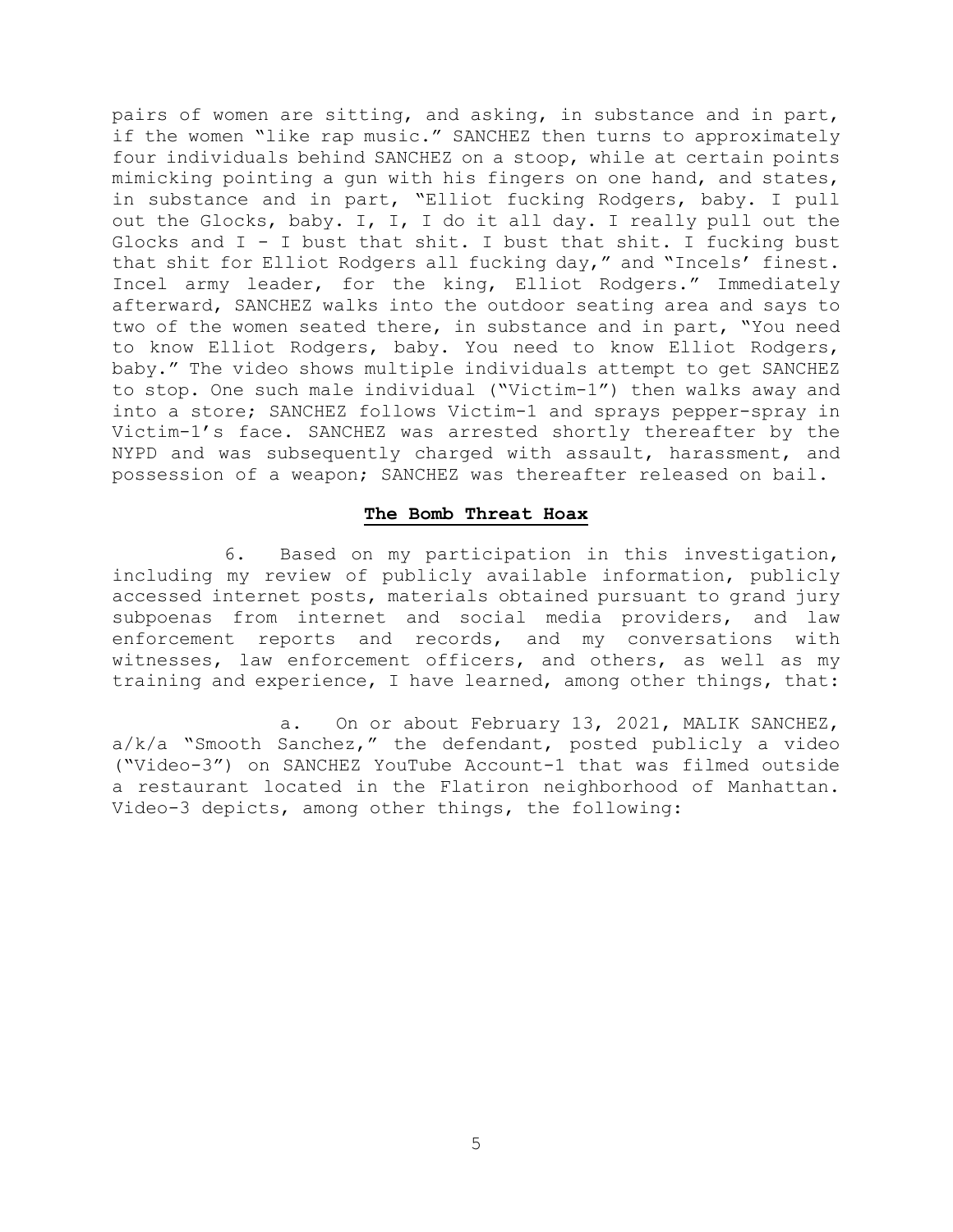i. SANCHEZ<sup>6</sup> approaches an enclosed outdoor seating area located in front of the restaurant. SANCHEZ states, in substance and in part, "Let's enhance their meal."

ii. SANCHEZ then walks inside the enclosed outdoor seating area and stands close to two women ("Victim-2" and "Victim-3"), who are seated at one of the tables inside.

iii. SANCHEZ states loudly, in substance and

in part:

Allahu Akbar. Allahu Akbar. Bomb detonation in two, in two minutes. I take you with me and I kill all you. I kill all you right now. And I kill all you for Allah. Fuck, fuck that shit. I'm gonna Allah. I'm gonna do it. I'm gonna fucking do it for Allah. I'm gonna do it, for, Allah, Allah, Allahu Akbar, Come on. I do it, bomb now, bomb now.

iv. As SANCHEZ makes these statements threatening to detonate a bomb, Victim-2 and Victim-3 appear startled, gather their belongings, exit the enclosed outdoor seating area, and go into the restaurant. Approximately four other individuals seated within the enclosed outdoor seating area grab their belongings, exit the enclosed outdoor seating area, and run away.

v. SANCHEZ then walks away from the vicinity of the restaurant, and states, in substance and in part, "Yo, all of them scattered" and "Holy shit. Holy shit boys. That was fucking five stars. That was five stars. Holy shit, huh?"

vi. At least one individual called 911 in connection with the bomb threat, and at least one NYPD officer responded to the scene. By that point, SANCHEZ had left the area.

<sup>6</sup> SANCHEZ appears on screen in Video-3 prior to the portion of Video-3 described herein. Based on my participation in this investigation, including my review of the entirety of Video-3, as well as my review of other videos posted on SANCHEZ's social media accounts, I believe that the male voice on Video-3 in the footage described above is SANCHEZ's.